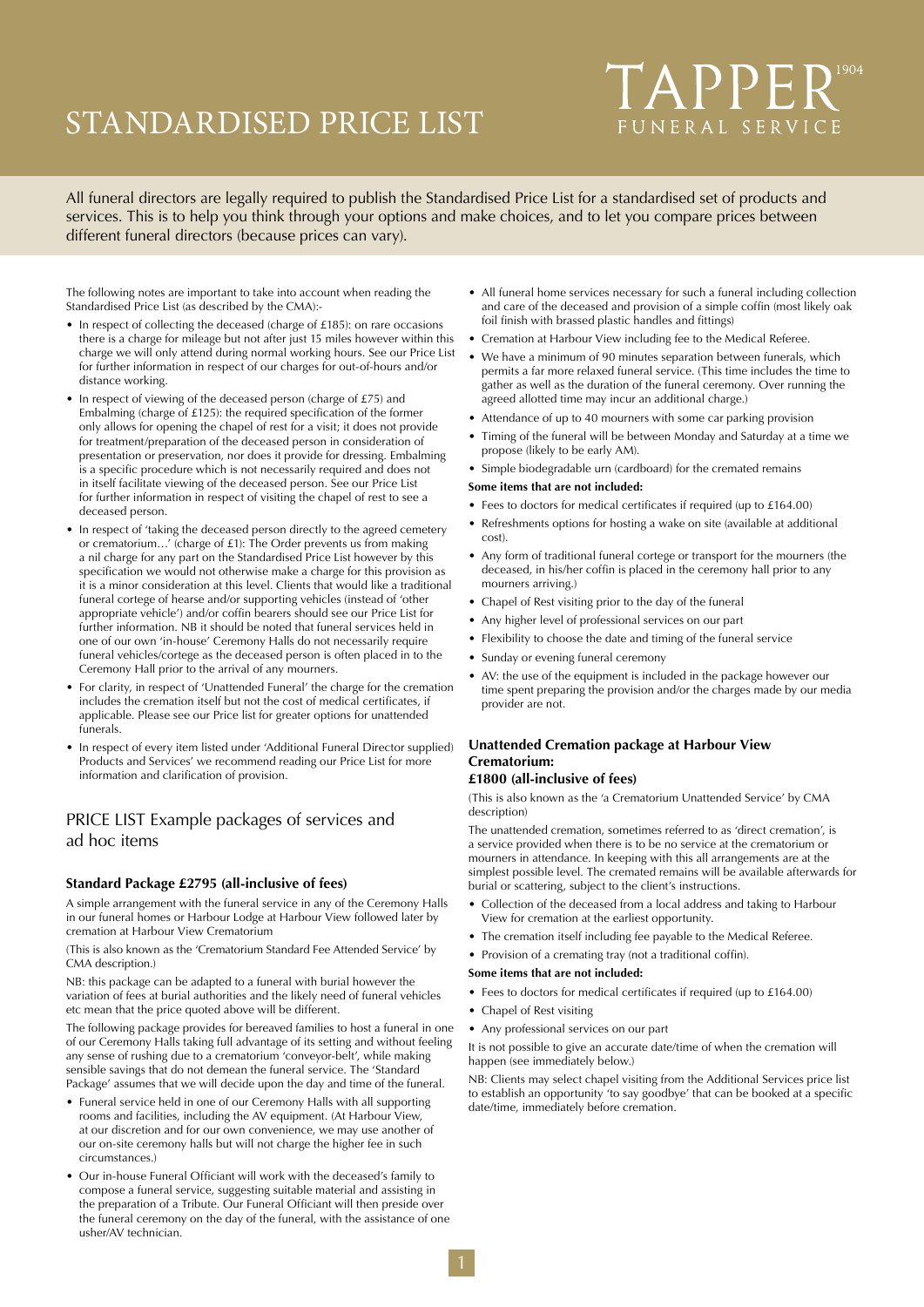### **Traditional Cortege package: £2360.00 excluding disbursements**

The following package provides similarly to the Standard Package but for occasions when the funeral service is being held away from one of our own locations such as a church, crematorium (that is not Harbour View) or cemetery (that is not Harbour View) and as a consequence requires facilities such as a traditional hearse and bearers. This package may also be selected by clients that would like a funeral at one of our locations but with the tradition of a funeral cortege, perhaps leaving from the family home.

- Funeral service held at a local crematorium, cemetery or similar location with hearse, up to four coffin bearers and supervising funeral director in attendance.
- All funeral home services necessary for such a funeral including collection and care of the deceased and provision of a simple coffin (most likely oak foil finish with brassed plastic handles and fittings)
- Typical time allowance of 30 or 45 minutes separation between funerals, but dependent upon location selected
- Capacity for mourners and car parking depends upon location
- Timing of the funeral will be between Monday and Friday at a time we propose (likely to be early AM).

#### **Some items that are not included:**

- Fees payable to cremation or burial authority (charges vary greatly see separate notes on this matter)
- If the funeral is to result in a cremation, fees may be payable to doctors for medical certificates (up to £164.00)
- Fee payable to a minister or celebrant to officiate at the funeral service
- If the funeral service is to be held in a church prior to attending a separate location for committal and burial/cremation, we make an additional charge to reflect the additional time involved
- Chapel of Rest visiting prior to the day of the funeral
- Any higher level of professional services on our part
- Flexibility to choose the date and timing of the funeral service
- Saturday, Sunday or evening funeral ceremony
- AV provision

#### **Additional Services Price List (ad hoc services and products that can be added to any package of services)**

#### **The funeral ceremony (preparation, personnel and services):-**

- Our charge for providing our client with greater choice of timing for the funeral rather than it being at our direction and convenience (always subject to availability at relevant funeral venues) £250
- A Funeral Director (necessary if there is a funeral cortege or any requirement to carry the coffin; also necessary with larger congregations and/or complicated arrangements): £125
- Coffin bearer(s) necessary if the coffin is to be carried by us at any stage: £50 each (NB the drivers of our funeral vehicles also act as coffin bearers, when required, and therefore the number of bearers necessary is only in addition to the number of drivers.)
- Provision of our hearse: £225
- Provision of funeral limousine for conveyance of mourners: £195
- Supplemental charge if our hearse, funeral director and chauffeur are required to travel to a funeral that is outside of the local area: £2.45 per mile plus any overtime payment that may be necessary for out-of-hours working
- Supplemental charge to reflect time involved if the funeral takes place in a church (or similar) prior to attending a second location for burial/ cremation: £210
- Supplemental charge to reflect time involved to take the deceased to a church or private address prior to the day of the funeral: £300
- Provision of our in-house Funeral Officiant to work with the deceased's family to compose a funeral service, suggesting suitable material and assisting them to prepare a Tribute. Our Funeral Officiant will then preside over the funeral ceremony on the day of the funeral. From £210 (the following item is applicable and may be in addition.)
- Our charge for assisting in the preparation of the content of the funeral service either directly with the client or with an outside funeral celebrant/minister and including 1) assisting the family in organising AV requirements including music, photographic tributes, video input and live web broadcast, and/or 2) preparation of printed Order of Service, and/or 3) taking responsibility to prepare a Tribute to the deceased by meeting and researching with the family and delivering the Tribute during the funeral ceremony. From £60 to £300 depending upon circumstances, level of responsibility and time required.
- Third-party ministers and secular celebrants to lead a funeral service their fees are added to our charges as charged by them (as a direct disbursement) (typical fee of £220-£300)
- Charges by Obitus AV (or any similar AV sub-contractor) are in addition as a direct disbursement.
- Charges made by a printing company in relation to Order of Service (or similar documents) are in addition as a direct disbursement.

#### **Care of the Deceased including visiting our Chapels of Rest:**

- Care of the deceased at our premises including mortuary facilities and/ or chapel of rest is included in our normal charges for up to a total of 10 working days
- Additional days at £25 per day
- Our charge for dressing the deceased in either his/her own clothes or a coffin gown including any cosmetic or preservation treatment (embalming) that our embalmers deem to be necessary in the circumstances: £200

(NB If this service is being selected in conjunction with the Unattended Cremation Package, it will be necessary to upgrade the cremating tray to a coffin (minimum extra of £230). If this service is being selected in addition to the Standardised Price List (CMA) only £125 will be charged as £75 is included in the package).

- Supplemental charge if we are required to collect the deceased outside of normal working hours: £100
- Supplemental charge if we are required to collect the deceased from outside of the local area: £1.60 per mile plus any overtime payment that may be necessary for out-of-hours working

#### **Use of our Ceremony Halls:**

The following includes ancillary/support rooms where applicable and equipment available to provide AV options. The provision assumes a minimum of 90 minutes separation between any other funeral services. The provision also assumes to be part of an overall package of funeral services provided by us and is not available as a stand-alone service.

- Christchurch Ceremony Hall: £200
- New Milton Ceremony Hall: £200
- Harbour Lodge Ceremony Hall, Harbour View: £200
- The Barn Ceremony Hall, Harbour View: £330
- Long Barrow Ceremony Hall, Harbour View: £540
- Purbeck Tea-Room, Harbour View (if used on its own): £540
- Chapels at our other funeral homes, Stone Henge at Harbour View and graveside at Harbour View can all be considered, where appropriate – price on application
- Extended time beyond 90 minutes separation by negotiation
- Use of any of the above for a wake (refreshments) before or after the service: 50% of the above fee, in addition

#### **Harbour View Woodland Burial Ground – Charges relating to burial**

- Purchase of the Exclusive Right to Burial in full sized graves (traditional burial): from £800
- Purchase of the Exclusive Right to Burial in cremated remains sized graves: from £275
- Interment / maintenance fee full size (includes digging the grave): £830

• Interment / maintenance fee – cremated remains casket size (includes digging the grave): £230

• Scattering cremated remains (assuming attendance by mourners and selection of scattering area): £85 (there is no fee for unattended scattering on the standard memorial border following cremation at Harbour View Crematorium.)

Memorials are available via Harbour View as stone tablets and as plaques alongside trees, or on benches and fences – all prices available upon request

#### **Miscellaneous**:

Prepaid Funeral Plans – our administration fee which is taken now to reflect the work involved setting up the plan and is charged in addition to general funeral charges and disbursements - £175 (the funeral plan provider Ecclesiastical will also charge an administration fee that will be added to the overall cost of the plan – this fee is currently £225)

Our services arranging an interment of cremated remains at a local churchyard or cemetery (other than at Harbour View where this fee is not charged): £125 (this fee is doubled in circumstances where we receive the cremated remains but did NOT arrange the cremation.

Our charge for arranging a Memorial Service at any location (this charge is only applicable if we have not previously made arrangements for a funeral service) £365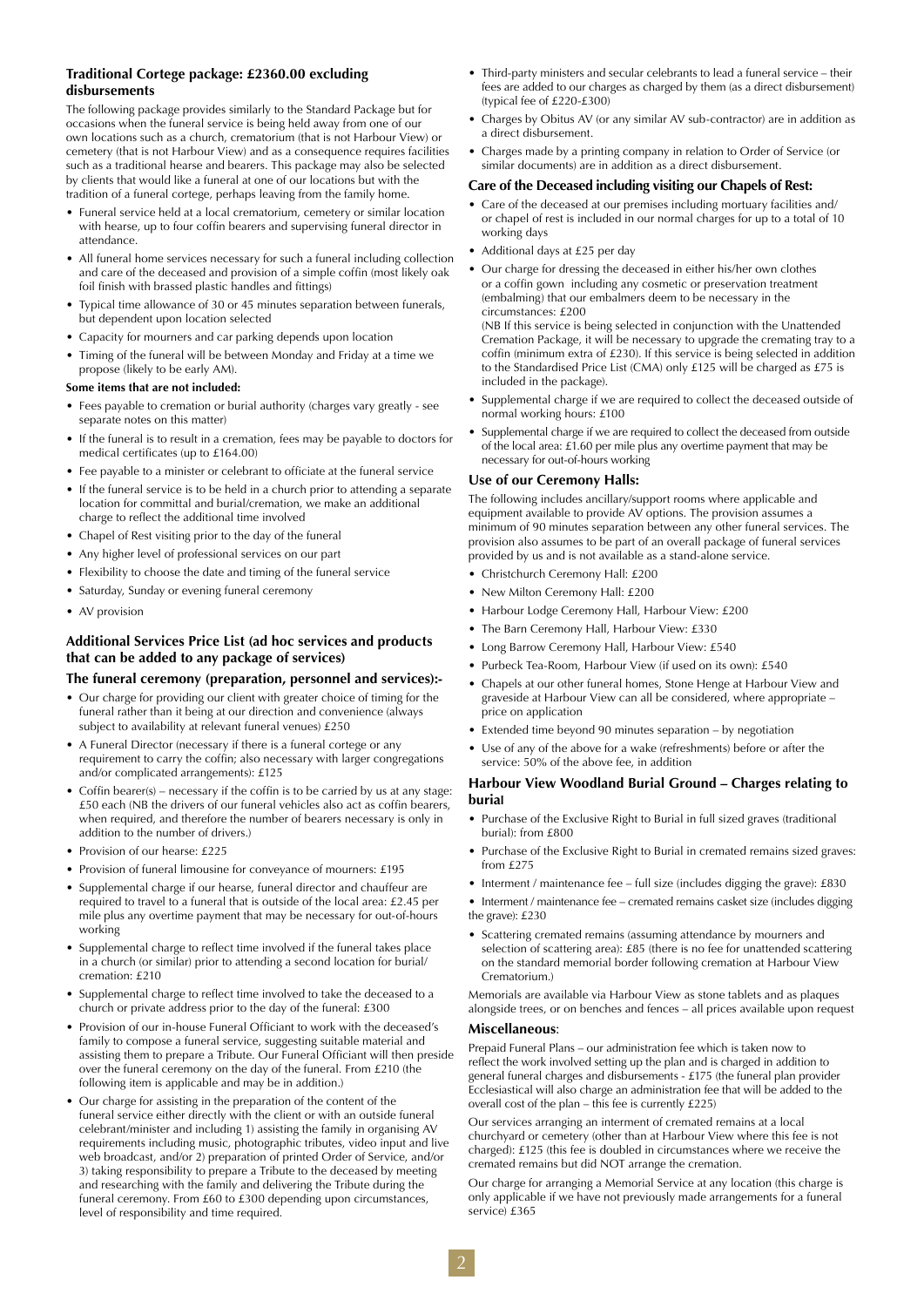#### **Catering: please request copy of our Menus**

**Funerals of children and young adults below the age of 21 years: generally discounted/free-of-charge but subject to thirdparty disbursements where applicable and out-of-pocket costs.**

#### **Guide to prices for third-party services and outside locations:-**

Fees to doctors to write certificates enabling cremation: £82 per doctor (This is not to be confused with the Medical Cause of Death Certificate which is issued for both burial and cremation and for which there is no charge. Additional certification is usually required to enable a cremation and this most often results in a single fee to one doctor (£82); it is possible that certificates from two doctors will be required (£164). Our funeral director will advise once circumstances are understood.

Funeral celebrant or minister to officiate at a funeral service: From £220

#### **Local Crematoria and similar:**

#### Harbour View Crematorium:

(all fees for Harbour View are quoted elsewhere on this notice)

#### Bournemouth Crematorium:

- a) a Crematorium Standard Fee Attended Service (this includes everything that is required for a funeral): £805
- b) a Crematorium Unattended Service: £350
- c) a Crematorium Reduced Fee Attended Service: £690

NB: Important – ALL of the above do NOT include funeral director's charges Funeral Service Chapel at Gravel Hill, Poole (also known as Poole Crematorium however by definition, this is no longer a crematorium as cremation does not take place there. All coffins are transported by BCP from Gravel Hill to Bournemouth Crematorium for cremation after the funeral service):

a) a Crematorium Standard Fee Attended Service

(this includes everything that is required for a funeral): £805

b) a Crematorium Unattended Service: Not available as cremation happens elsewhere

c) a Crematorium Reduced Fee Attended Service: £690

NB: Important – ALL of the above do NOT include funeral director's charges

#### Weymouth Crematorium:

- a) a Crematorium Standard Fee Attended Service (this includes everything that is required for a funeral): £842
- b) a Crematorium Unattended Service: £557

c) a Crematorium Reduced Fee Attended Service: N/A

NB: Important – ALL of the above do NOT include funeral director's charges

#### Salisbury Crematorium:

- a) a Crematorium Standard Fee Attended Service this includes everything that is required for a funeral): £900
- b) a Crematorium Unattended Service: £590

c) a Crematorium Reduced Fee Attended Service: £750 (for Committal ceremony only)

NB: Important – ALL of the above do NOT include funeral director's charges

Test Valley Crematorium, Romsey:

- a) a Crematorium Standard Fee Attended Service
- (this includes everything that is required for a funeral): £975
- b) a Crematorium Unattended Service: £350

c) a Crematorium Reduced Fee Attended Service: £585 (for an early morning ceremony)

NB: Important – ALL of the above do NOT include funeral director's charges

#### **Burial costs:**

Charges at Harbour View Woodland Burial Ground are listed here.

Other locations for burial are many and vary greatly in their price structure, facilities, availability to the public at large and regulations on use – please ask us for details.

## Coffins and caskets:

| Cremation tray (generally for use with a 'Direct' cremation; this<br>is not a coffin):                                                                                                                                    | £65.00     |
|---------------------------------------------------------------------------------------------------------------------------------------------------------------------------------------------------------------------------|------------|
| Grade B (subject to availability. The discount is relative to the<br>base price of any coffin, i.e. 50% off the retail cost of the coffin<br>available, not 50% off the cost of the cheapest coffin):                     | $-50%$     |
| Handling charge for supplied coffin:                                                                                                                                                                                      | £142.50    |
| Bariatric coffins: coffins with a width greater than 26" or<br>otherwise oversized and requiring special order for bespoke fit:                                                                                           | <b>POA</b> |
| Basic unpolished simulated Oak coffin with brassed plastic<br>furniture and sidesheets (normal size and strength):                                                                                                        | £295.00    |
| Basic unpolished simulated Oak coffin with brassed plastic<br>furniture and sidesheets (larger size and with greater strength):                                                                                           | £355.00    |
| Veneered Oak coffin with brassed plastic furniture and shroud<br>(normal size and strength):                                                                                                                              | £350.00    |
| Veneered Oak coffin with brassed plastic furniture and shroud<br>(larger size and with greater strength):                                                                                                                 | £400.00    |
| Veneered Elm coffin with panelled sides, brassed plastic<br>furniture and shroud (normal size and strength):                                                                                                              | £445.00    |
| Veneered Elm coffin with panelled sides, brassed plastic<br>furniture and shroud (larger size and with greater strength):                                                                                                 | £495.00    |
| Polished veneered Mahogany coffin with panelled sides and<br>tiered cover, brassed plastic furniture and gown set (normal size<br>and strength):                                                                          | £480.00    |
| Polished veneered Mahogany coffin with panelled sides and<br>tiered cover, brassed plastic furniture and gown set (larger size<br>and with greater strength):                                                             | £505.00    |
| Wax polished, veneered Oak coffin with panelled sides and<br>tiered cover, brassed plastic furniture and gown set (normal size<br>and strength):                                                                          | £490.00    |
| Wax polished, veneered Oak coffin with panelled sides and<br>tiered cover, brassed plastic furniture and gown set (larger size<br>and with greater strength):                                                             | £510.00    |
| Polished Mahogany timber coffin with butt ends, fitted with<br>brassed metal furniture, Brass nameplate and best quality<br>linings and gown set (normal size and strength):                                              | £1110.00   |
| Polished Mahogany timber coffin with butt ends, fitted with<br>brassed metal furniture, Brass nameplate and best quality<br>linings and gown set (larger size and with greater strength):                                 | £1155.00   |
| Polished Mahogany timber coffin with carved panelled sides<br>and tiered cover, fitted with Brass nameplate, brassed metal<br>furniture and best quality linings and gown set (normal size and<br>strength):              | £1270.00   |
| Polished Mahogany timber coffin with carved panelled sides<br>and tiered cover, fitted with Brass nameplate, brassed metal<br>furniture and best quality linings and gown set (larger size and<br>with greater strength): | £1320.00   |
| Wax polished, Oak timber coffin with carved panelled sides<br>and tiered cover, fitted with Brass nameplate, brassed metal<br>furniture and best quality linings and gown set (normal size and<br>strength):              | £1455.00   |
| Wax polished, Oak timber coffin with carved panelled sides<br>and tiered cover, fitted with Brass nameplate, brassed metal<br>furniture and best quality linings and gown set (larger size and<br>with greater strength): | £1455.00   |
| Willow/Wicker, fully lined with wooden nameplate<br>(constructed by Musgrove in Somerset from their own locally<br>grown materials). Any from the ranges of: Southlake, Polden,<br>Wickmoor, Quantock, Sedgemoor, Mendip  | £820.00    |
| Cardboard and screen printed coffins, wood and metal caskets<br>are all available but are priced upon application and are all<br>subject to charge of 100% retail margin:                                                 |            |
| Timber casket (Oak or Mahogany) for cremated remains with<br>engraved nameplate:                                                                                                                                          | £110.00    |
| Double sized timber casket (Oak or Mahogany) for cremated<br>remains with engraved nameplate:                                                                                                                             | £140.00    |
| Cardboard casket decorated with coloured leaves for cremated<br>remains:                                                                                                                                                  | £55.00     |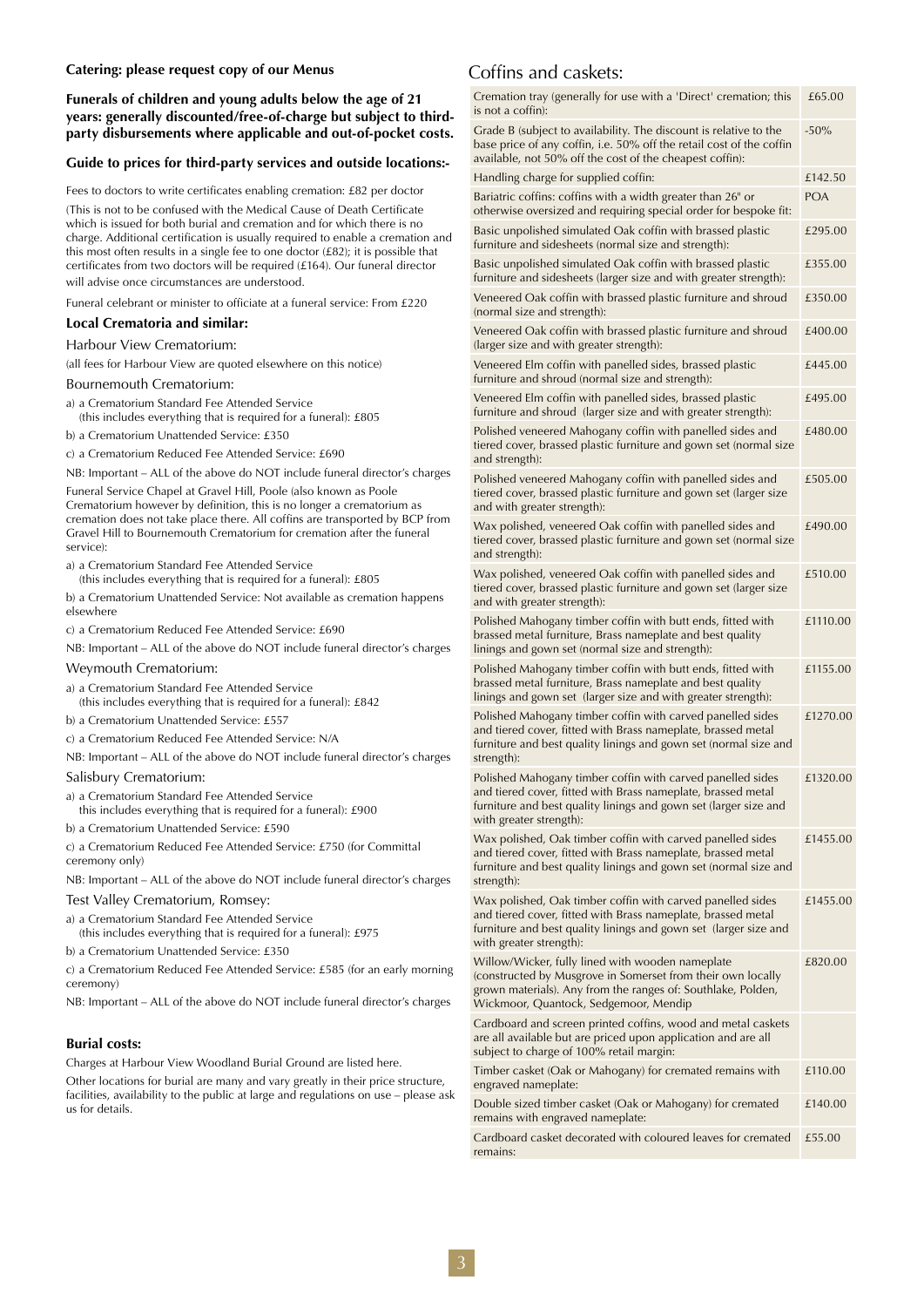# TERMS AND CONDITIONS

# TAPPER<sup>1904</sup> FUNERAL SERVICE

As with any business, we have our Terms and Conditions; this sets out the legal basis of our relationship and along with our Code of Practice are there to protect everyone concerned. These arrangements can only be changed if authorised in writing by a Director of the Company.

#### **The Terms and Conditions are as follows:-**

STANDARD TERMS AND CONDITIONS OF CONTRACT

- **1. Interpretation and basis of the contract**
- 1.1 In these conditions:

**Deceased:** means the body of the Deceased.

**Director:** means a member of the board of directors of Tapper & Son (Poole) Limited as may from time to time be appointed by the shareholders of Tapper & Son (Poole) Limited. **Charges:** means the estimated contract price with Tapper shall from time to time levy the

client. **Client:** means any person engaging Tapper on the terms in this Contract and includes, unless the context otherwise indicates, that person's principals, agents, employees and sub-contractors.

**Collection Point:** means the place notified to Tapper as the place from which the Deceased is to be collected.

**Contract:** means the contract between the Client and Tapper.

**Destination:** means the place to which the Client has requested Tapper to carry the Deceased to include (for the avoidance of doubt) any church, mortuary, crematorium hospital, burial ground or other place where the Deceased is to be handed over or buried.

**In Transit:** means the time beginning with collection of the Deceased from the Collection Point and ending with delivery of the Deceased at the Destination.

**Tapper:** means Tapper & Son (Poole) Limited (registered number 814967) whose registered office is at 32/34 Parkstone Road, Poole, Dorset BH15 2PG, trading as Tapper Funeral Service, Alan Rice & Tapper Funeral Service, Colin Hayley & Tapper Funeral Service, Harbour View Woodland Burial Ground and Barrow Bros & Tapper Funeral Service.

- 1.2 This Contract shall be entered into between Tapper and the Client by the Client requesting, whether verbally or in writing (electronic or paper based) that Tapper perform the activities of funeral undertakers in relation to the Deceased. No verbal variation of the terms of this Contract shall be effective. These conditions apply to the exclusion of and in the place of any terms proposed or put forward by the Client and shall only be capable of variation by a written amendment to them, signed by a Director of Tapper. No verbal warranties, representations, agreements or assurances will bind Tapper, other than where provided for in this Contract or by law.
- Subject to the terms of this Contract and in consideration of the payment of Tapper's Charges and of any other monies which may become due under this Contract Tapper shall perform the activities of funeral undertakers in relation to the Deceased which shall include carrying the Deceased from the Collection Point to the Destination and using its reasonable endeavours to deliver the Deceased to the Destination at the time requested by the Client. Tapper shall use all reasonable skill and care when performing its obligations under the Contract.
- 1.4 In these conditions except where the context otherwise required, the singular shall include the plural and vice versa; any gender include all genders; words denoting persons including bodies corporate and unincorporated associations and partnerships and vice versa.

#### **2. Control of Procedure**

2.1 Tapper shall have absolute discretion as to the means, route and procedure to be followed in the handling and carriage of the Deceased while in transit.

#### **3. Tapper's Charges**

- 3.1 Tapper's Charges are in respect of its services as funeral undertakers only and the Client acknowledges that all other necessary arrangements with third parties (such as with Ministers, Cemeteries, Crematoria and Newspapers) will be made by Tapper acting exclusively as agent for the Client. The Client acknowledges that he shall be responsible for any third party charges. Tapper undertakes to disburse third party charges on behalf of the Client and will recover this disbursement from the Client. All disbursements made by Tapper on behalf of the Client will be shown on Tapper's invoice at the third party's normal rate.
- 3.2 Tapper's Charges are payable by the Client without any right of set off within 30 (thirty) days after receipt of Tapper's invoice.
- 3.3 Tapper is entitled to charge interest at the rate of 2% above the base rate of Lloyds Bank plc from time to time on any sums due to Tapper which remain unpaid at the expiry of 30 days from the date on which they became due and continuing both after and before any judgement.
- 3.4 In addition to the above, Tapper may pass on to the client the cost of any third party charges or fees (such as but not limited to Court and solicitor's fees) that it has incurred in the collection of a debt.

#### **4. Limitation of Liability**

- 4.1 The Deceased together with any jewellery or personal effects forming part of the Deceased's estate shall be carried at the Client's sole risk in all respects, subject to clause 4.6.
- 4.2 Subject to the limits on its liability in clauses 4.3, 4.4 and 4.6, Tapper shall only be liable to the Client where it causes by its negligence or wilful misconduct delay in the delivery of the Deceased to the Destination.
- 4.3 Tapper shall not be liable to the Client or be deemed to be in breach of the Contract for any reason if the breach of Contract was due to any cause beyond Tapper's reasonable control. The following events shall be regarded as examples of causes beyond Tapper's reasonable control but shall not act to limit the general nature of this clause: - Act of God, explosion, flood, tempest, fire, accident, civil disturbance, Acts, restrictions, regulations, bye-laws, prohibitions or measure of any kind on the part of any governmental, parliamentary or local authority, failure of utility supply (e.g. electricity, gas, water, telephone/fibre comms, etc), difficulties in obtaining labour, fuel, motor vehicle breakdown for whatever reason.
- 4.4 Tapper shall in no circumstances be liable to the Client for any loss, claim or liability of whatever nature caused by the acts or omissions of any third party.
- 4.5 Subject as expressly provided in this Contract and except where the supply of the service is to a person dealing as a consumer (within the meaning of the Unfair Contract terms Act 1977), all warranties, conditions, representations or other terms implied by statute or common law are excluded to the fullest extent permitted by law.
- 4.6 The maximum aggregate liability of Tapper to the Client, for any sentimental or direct loss arising out of one or a series of linked events or omissions; and more specifically the loss theft or destruction of any of the jewellery or personal effects forming part of the Deceased's estate shall be limited to the value of Tapper's Charges.

#### **5. Client's Warranties and Indemnities**

- 5.1 The Client warrants the accuracy of all descriptions, addresses and other particulars furnished to Tapper and the Client undertakes to indemnify Tapper against all losses, damages and expenses arising from any inaccuracy or omission even if such inaccuracy or omission is not due to any negligence on the part of the Client.
- 5.2 The Client undertakes to indemnify Tapper against the claims of any third party which may arise out of the loss damage or distribution of any of the jewellery or personal effects forming part of the Deceased's estate.

#### **6. Collection of Ashes**

- 6.1 The Client undertakes to arrange for the collection of the ashes of the Deceased within 60 days following cremation of the Deceased.
- 6.2 In the event that the ashes have not been collected within the time referred to in Clause 6.1 then the Client authorises Tapper to dispose of the ashes without any further notice to the Client.
- 6.3 The Client undertakes to indemnify Tapper against the claims of any third party which may arise out of the disposal of the ashes as contemplated in Clause 6.2.

#### **7. Insolvency of the deceased's Estate and Payment of Charges**

7.1 In the event of the insolvency of the Deceased's estate the Client undertakes to bind himself in his personal capacity as co-principal debtor in respect of any debt arising from this contract which may be due and owing by the Deceased's estate to Tapper.

#### **8. Complaints, Governing Law and Jurisdiction**

- 8.1 The Contract shall be governed by the laws of England in every particular including formation and interpretation and shall be deemed to have been made in England.
- 8.2 Any proceedings arising out of or in connection with this agreement may be brought in any court of competent jurisdiction in Poole, Dorset.
- 8.3 The submission of the parties to such jurisdiction shall not limit the right of Tapper to commence any proceedings arising out of the contract in any other jurisdiction it may consider appropriate.
- A complaint against the Company for whatever reason or purpose and against any individual associated with the Company must be made in writing to the Directors at the Company's Registered Office, 32-34 Parkstone Road, Poole BH15 2PG. Any complaint should be made as promptly as is reasonably possible to do in the circumstances to enable the Directors to consider all matters.
- 8.5 The Company is a member of the National Association of Funeral Directors (NAFD). If a complaint is not resolved to the satisfaction of a Client, the Client may refer the complaint to the NAFD. In such circumstances, the Company will work with the Client and the NAFD in one attempt to resolve a complaint however the Company may, in its entire discretion, not accept the competency and/or the decision/findings of the NAFD to deal with such matters.
- 8.6 In any matter, the Company reserves the right to refuse jurisdiction by NAFD and require the Client to seek recourse through a court (subject to 8.2).

#### **9. Severability**

9.1 Notwithstanding that any provision contained in these conditions may prove to be illegal or unenforceable, the remaining provisions of this Agreement shall continue in full force and effect

#### **10 Harbour View**

10.1 Additional Terms and Conditions apply in relation to the burial ground and crematorium at Harbour View and all matters related to them. These are available via the Company's web site or upon request and should be read in conjunction with this document when applicable.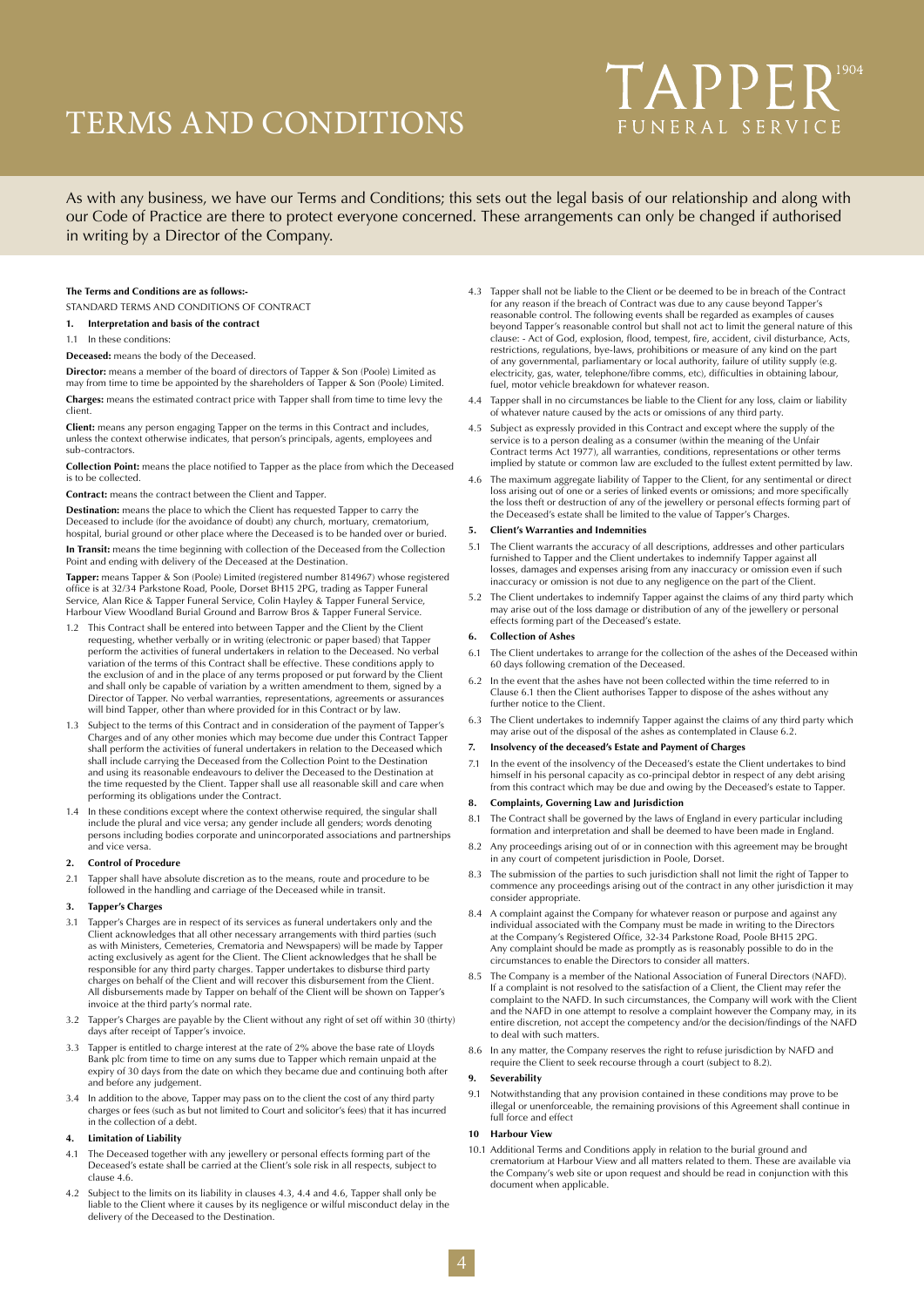# DATA PROTECTION POLICY

# **TAPPER** FUNERAL SERVICE

Tapper & Son (Poole) Ltd, trading as Tapper Funeral Service (and several variations of this name) and as Harbour View, (the Company) is a limited Company registered in England as number 819647 at 32-34 Parkstone Road, Poole, Dorset BH15 2PG.

This is the Company's Data Protection Policy which is in pursuance of the General Data Protection Regulation under EU law from 25th May 2018. The Policy can be found on the Company's web site and copy of it may be printed from there.

The Company has many trading locations however any correspondence in relation to this matter should only be directed by post only to the registered office above. The Company's representative dealing with any enquiries in respect of this policy is Steven Tapper. Due to the low scale level of data processing, the Directors of the Company do not believe it is necessary to employ a qualified Data Protection Officer. Any enquiry must include the enquirer's email address and telephone number should a response be requested. No other liaison will be entered into or accepted as being on behalf of the Company.

In the proper conduct of its business the Company collects data and this is held both electronically and on paper. The Company's computer systems, including its back-up facilities, are deemed to be very secure and are maintained by a specialist contractor. Paper records are retained in appropriate cabinets in locked offices.

In the unlikely event of a breach of the Company's security for the data that is likely to result in a risk to the rights and freedoms of individuals, the Company will notify the appropriate authorities and individuals without undue delay.

The Company does not share, sell, lend (or similar) the data it gathers with any third-party other than when it is required to do so by law or when it is necessary to do so in pursuance of its client's instructions. E.g. It is necessary to provide a crematorium or a minister celebrant with data about a deceased person and his/her family in the arrangement of a funeral. In such circumstances data is being provided with the direct or implied instruction of the Company's client.

The Company deems data collected by it in the proper pursuance of its work to be its own intellectual property and as such will retain the data without limit in time. The Company has many responsibilities in law that require retention of data, sometimes indefinitely, e.g. Obligations to keep a Burial Register and a Register of Cremations.

The Company acknowledges its responsibility to keep this data securely and not to make it available to third-parties (notwithstanding the above).

The Company will not use the data gathered to make unnecessary contact with its own clients. It is usually the case that soon after a funeral has concluded the contact between client and Company draws towards a close. There often remains proper need to continue contact with the client for instance (but not limited to) accounting for in-memorial donations, liaison in respect of cremated remains, advice in respect of post-funeral bereavement support, memorials etc.

The Company will not use the data to contact clients (or other third-parties) with marketing, unrelated matters, attempts to sell products that are not associated to the original Contract.

# COMPANY DETAILS

Tapper Funeral Service, Harbour View, Living Stones along with a number of variations to these words in particular with additional names, are trading names of Tapper & Son (Poole) Ltd.

Tapper & Son (Poole) Ltd is a limited Company registered in England number 814967 and is owned entirely by members of the Board of Directors.

The Registered Office of Tapper & Son (Poole) Ltd is 32/34 Parkstone Road, Poole, Dorset BH15 2PG

The Company is registered in UK for VAT purposes as 619802725

The Directors of Tapper & Son (Poole) Ltd are:- Christopher Tapper, MBIE Steven Tapper, MSc Paul Tapper Alan Rice Peter Crutcher

# OUR TERMS FOR PAYMENT

We require 50% of the anticipated final invoice value to be paid to us in cleared funds prior to provision of the requested services. In some circumstances and/or for some services we may require full payment in cleared funds, in advance.

We reserve all rights of ownership until final settlement has been received, in particular, but not limited to, for memorial stones and Exclusive Rights of Burial in graves. We reserve the right to charge our client for reasonable third-party costs when pursuing an unpaid invoice that has been outstanding for more than three months along with interest at 2% above bank base rate on the amount outstanding.